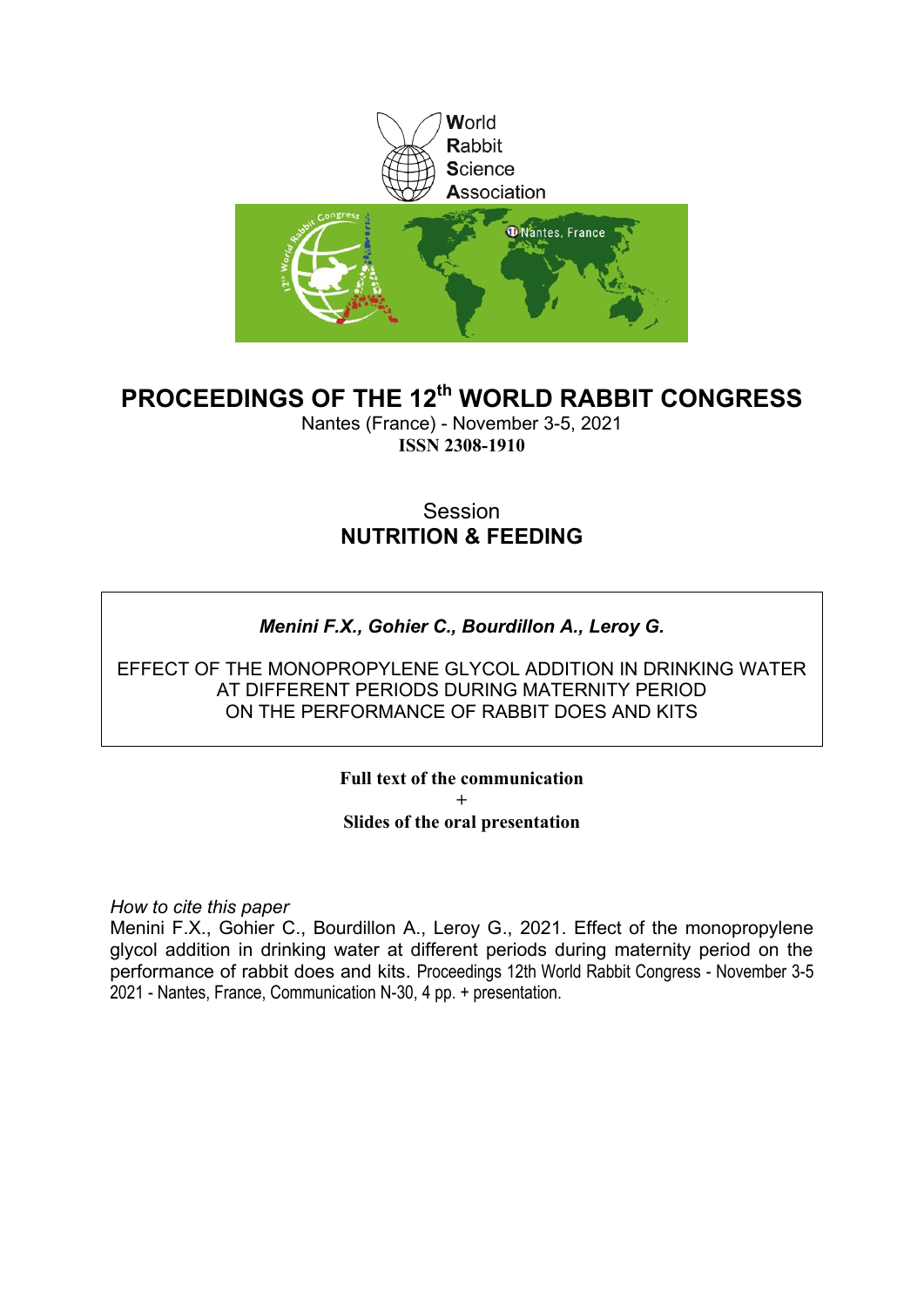### **EFFECT OF THE MONOPROPYLENE GLYCOL ADDITION IN DRINKING WATER AT DIFFERENT PERIODS DURING MATERNITY PERIOD ON THE PERFORMANCE OF RABBIT DOES AND KITS**

### $\mathbf{M}$ enini F.X. $^{1*}$ , Gohier C. $^{1}$ , Bourdillon A. $^{1}$ , Leroy G. $^{2}$

<sup>1</sup>MiXscience, Rabbit Nutrition Department, 2 avenue de Ker Lann, 35170 Bruz, France 2 Sanders Ouest, Le Pont d'Etrelles, 35370 Etrelles, France \*Corresponding author: francois-xavier.menini@mixscience.eu

### **ABSTRACT**

Monopropylene glycol (MPG), a complementary feed and precursor of glucose for the treatment and prevention of subclinical acetonemia in cattle, has been tested in a rabbit farm by addition in drinking water at different times during parturition period. Three groups of does received 0,4% of MPG in water either during four days before birth B (B-4 days to B, BB group), or double distribution (B-4 to B) and around the lactation peak (B+14d to B+18d, LP group), or without MPG (C group). Mortalities of does and kits were unaffected by the addition of MPG. However, the addition of MPG only before parturition had a positive effect on growths and weights of rabbits from 21 to 25 days old.

**Key words**: Propylene glycol, *Propane*-*1*,*2*-*diol*, Pre-parturition, Pre-weaning, Nutritional water product.

### **INTRODUCTION**

During the first three weeks of gestation, does increase their feed consumption to support the fetal growth. During this period, energy balance is positive (Gidenne, 2015) and body reserves increase. Does which are concurrently pregnant and lactating need higher digestible requirements (Partridge *et al*., 1986). At this period, despite a higher consumption, they are frequently in deficit energy balance generally linked to a fertility reduction (Fortun-Lamothe, 2006), a dysregulation of the immune system, and a lower prolificacy performance (Parigi-Bini et Xiccatto, 1993). Therefore, it is necessary to support energy intake of does during this period, especially at the peak of lactation (around 17 days after birth).

Monopropylene glycol (MPG), is a widely used product with diverse applications in animal production. This raw material is colorless, odorless, no corrosive, slightly tasting sugar and water soluble. It is used, as a glucose precursor, for dairy cows at the beginning of lactation to limit the decrease of body weight (Liu *et al.,* 2009). After ingestion, it is absorbed by rumen (Fournet, 2012), or converted in glucose or partially metabolized to propionic acid (C3) via ruminal bacterial fermentations (Studer *et al.*, 1993) reducing ketosis. Rabbits, according analogies with ruminants and monogastrics (Philippe, 1981), can store and metabolize glucose. Provided MPG can be metabolized by the rabbit and no metabolized overage is eliminated in urine (INRS, 2010).

There is no scientific rabbit publication on the period of MPG administration. Some breeders are using MPG around does parturition, others around the lactation peak. Both methods can be technically justified. The aim of this study is to evaluate zootechnical effects of MPG distributed in maternity, according to one or two distributions, and determine the best period to use this product.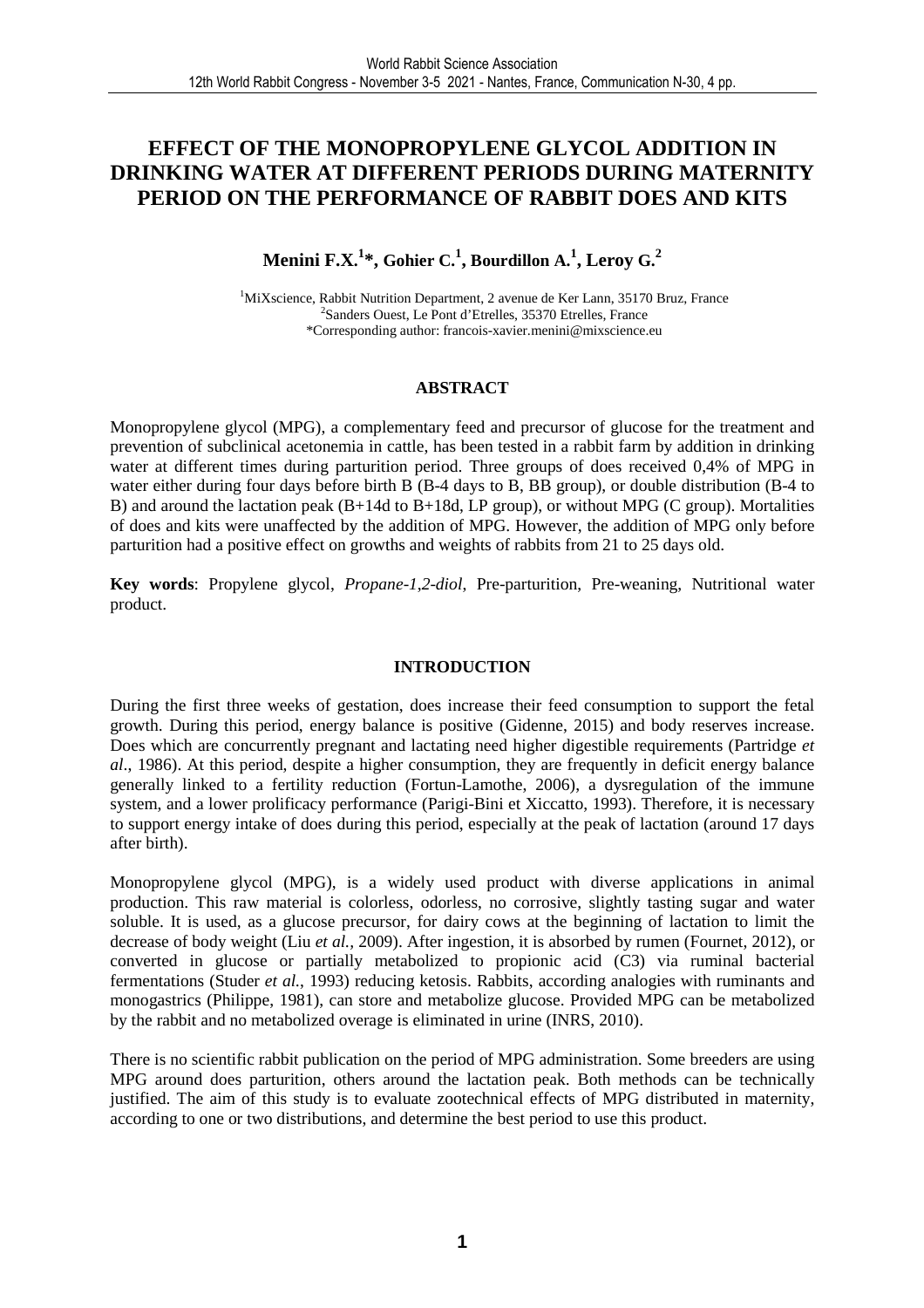### **MATERIALS AND METHODS**

### **Animals and experimental design**

On a commercial farm, 125 multiparous does  $(≥ 3$  parturitions, Hyplus PS19; Hypharm, France) were divided in 3 groups according distribution of MPG in drinking water. A total of 41 does received water including 0,4% (4ml/L) of MPG during 4 days before birth (BB); 44 does received same doses of MPG added to water during 4 days before birth and for 4 days (birth +14 days to birth+18 days) around lactation peak (LP) and other 40 does, as a control group, received water without MPG (C). Water and commercial feed were distributed *ad libitum*. Three days (d3) after parturition, litter size was standardized to 10 kits. At d9, litters were homogenized according kits weight.

### **Measurements**

All does were weighted at d4; d9 and d31 (1 day before weaning d32). Size and weight of litters were controlled at d9, d14, d21, d25 and d31. Mortality was followed on these same dates. Daily temperatures inside the building were recorded. The global water consumption was registered daily for the entire room (656 does) and was specifically registered for the groups which received MPG (during product distribution period).

### **Statistical Analysis**

Statistical analysis was realized with software R version 3.5.0. Growing performances (live weight and average daily gain) were analysed with initial weight as a covariate. Mortalities and pregnancy diagnosis were studied using chisquare test.

### **RESULTS AND DISCUSSION**

The experiment was carried out during summer (June and July 2018) with sometimes high outside temperatures. Temperatures recorded in the building varied from 15.9 to 28.2°C with an average of 21.8°C.

### **Effect on water consumption during MPG distribution**

The global water consumption of does and litters, during maternity period, was quite low (average 1.25 L/d *vs* 1.55 L/d usually in this farm during all the year). Moreover, during MPG distribution, BB and LP does groups consumed less water than the entire room (**Figure 1,** average -41% BB group and -32% LP group). Water consumption was lowest the first day of MPG distribution (-65% BB and - 74% LP). Comparatively, the animals increased their water consumption the second day.



### **Effect on does and kits mortalities**

Does mortalities were unaffected by distribution of MPG (**Table 1**).

Despite a decrease of litter mortality in the 2 groups receiving MPG, the differences in mortality of young rabbits were not significant.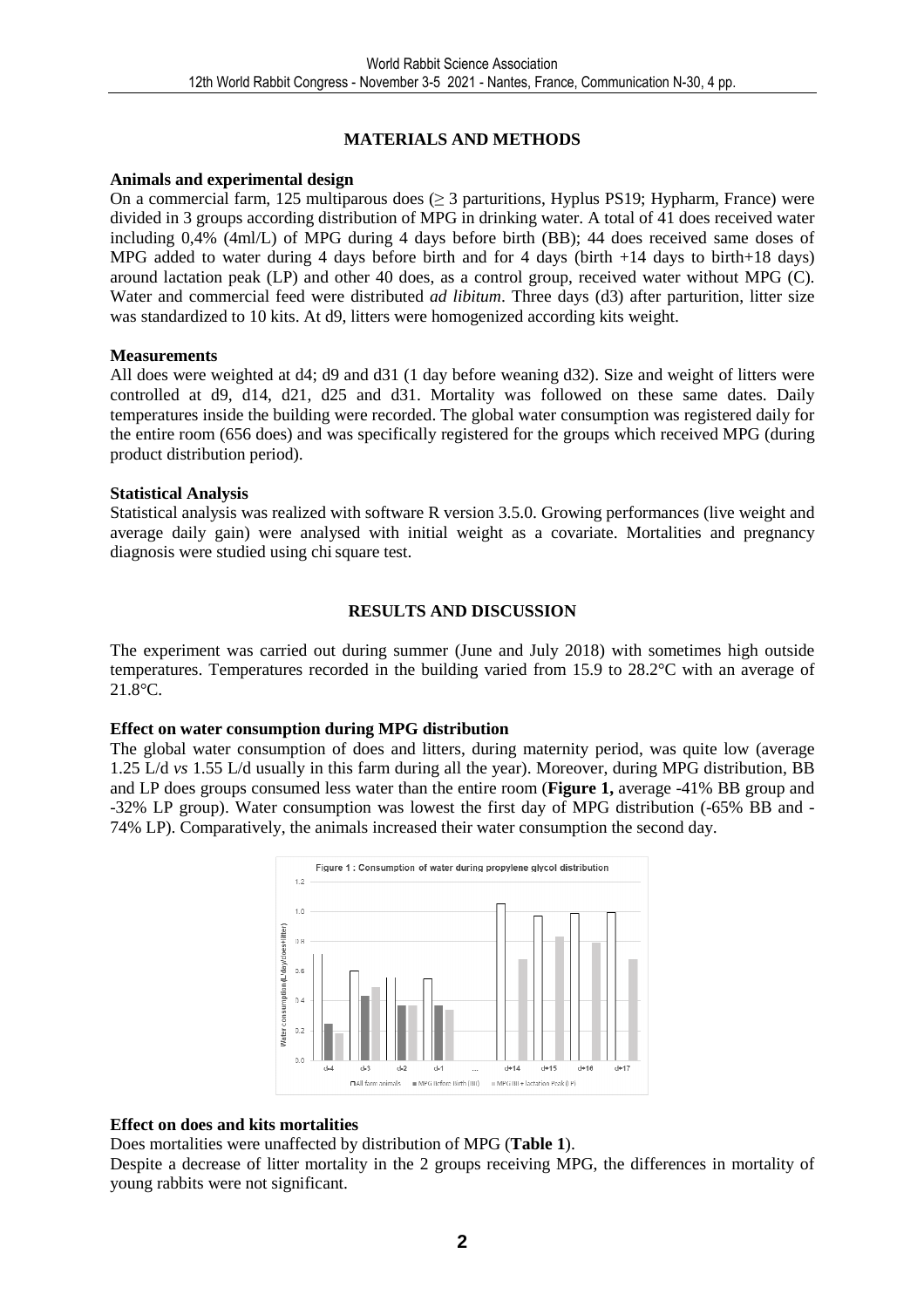| % of Mortalities    | C group | <b>BB</b> group | LP group | P value |
|---------------------|---------|-----------------|----------|---------|
| Rabbits mortalities | 2.5%    | 1.22%           | 1.14%    | NS      |
| Does mortalities    | 5.88%   | 6.82%           | 5.45%    | NS      |

### **Effect on litters growth and weight performances**

Results are shown in **Table 2**. MPG had a significant effect on rabbit weight at 31 days (1 day before weaning). Individual rabbit weights of LP group were lower than the BB and C groups (P<0.05), -27.9 g and -32 g, respectively. There was no difference regarding rabbit weights between BB and C groups. These weight differences were already observed at 25 days in favor of BB group (+44.1 g *vs* C group and +65.7 g *vs* LP group).

Growths were different between 21 to 25d (P<0.01) with a sudden increase of growth of BB group (47 g/d *vs* 34.4 g/d for C group and 32 g/d for LP group). Then C group and LP group had to some extent a compensatory growth during the next period (25 to 31 days). These results showed a potential effect of MPG on energetic metabolism of does when it is distributed around birth. MPG could allow better lactation and therefore better rabbit viability and growth after lactation peak.

The significantly lower average weight of young rabbits observed in LP group at 31 days could be due to the double distribution of MPG and a possible toxic effect after double does consumption.

Indeed, according above description, rabbits' weight was not different before 21 days and differences appeared after the  $2<sup>nd</sup>$  distribution of MPG (d14 to d17), while rabbits start drinking water usually from 20 days (probably an after effect on rabbits). According low water consumption of LP group, another hypothesis could be that a double distribution of MPG increased an inappetence effect, decreasing water consumption of does and consequently its milk production and which may have affected results. This possible toxic effect has never been demonstrated in the scientist literature. Only few studies focused essentially on a distribution of MPG 4 to 5 days before insemination but not before birth and at lactation peak. The toxic effects have been demonstrated in fattening rabbits with significantly higher doses (18 mg / kg per os; 6 mg / kg intramuscular and 8 mg / kg intravenous) (Ruddick, 1972) and lower growth above 4.2 mg/kg/d of MPG (Braun *et al.*, 1936).

|                               |                  | <b>MPG</b> distribution |                  | P value        |           |
|-------------------------------|------------------|-------------------------|------------------|----------------|-----------|
|                               | C group          | <b>BB</b> group         | LP group         | P <sub>0</sub> | Group     |
| Rabbits, no.                  | 400              | 410                     | 440              |                |           |
| Live weight $9 d(g)$          | 197              | 191                     | 190              | NS             |           |
| Live weight $14 d(g)$         | 265              | 260                     | 258              | < 0.01         | <b>NS</b> |
| Live weight 21 d $(g)$        | 366              | 360                     | 354              | < 0.01         | <b>NS</b> |
| Live weight $25 d(g)$         | 503 <sup>b</sup> | 547 <sup>a</sup>        | 482 <sup>b</sup> | < 0.01         | < 0.01    |
| Live weight $31 d(g)$         | $740^{\circ}$    | $735^{\mathrm{a}}$      | 708 <sup>b</sup> | < 0.01         | < 0.05    |
| Weight gain 9 -14 d $(g/d)$   | 13.6             | 13.7                    | 13.5             | < 0.01         | <b>NS</b> |
| Weight gain 14 -21 d $(g/d)$  | 14.4             | 14.3                    | 13.7             | < 0.05         | <b>NS</b> |
| Weight gain 21 -25 d $(g/d)$  | $34.4^{b}$       | $47.0^{\rm a}$          | $32.0^{b}$       | < 0.05         | < 0.01    |
| Weight gain $25 - 31$ d (g/d) | $39.4^{\rm a}$   | $31.3^{b}$              | $37.6^a$         | <b>NS</b>      | < 0.01    |
| Weight gain 9 -31 d $(g/d)$   | $24.7^{\rm a}$   | $24.7^{\rm a}$          | $23.5^{b}$       | < 0.01         | < 0.05    |

**Table 2**: Effect of propylene glycol on litters weight and growth

Means with different letters on the same row differ significantly ( $P=0.05$ ). P0: initial weight as a covariate

### **Effect on weight and pregnancy diagnosis of does**

We recorded a higher decrease of individual does weight in LP Group between 9 to 31 days after birth (-146g *vs* -75g C group and -76g BB group). We did not make the same observations as Luzi *et al.* (2000) who concluded on the improvement of does weight at weaning. But it must be underlined that they had administered the product at different dose and period (2% of MPG 5 days before AI) as an alternative synchronizing method.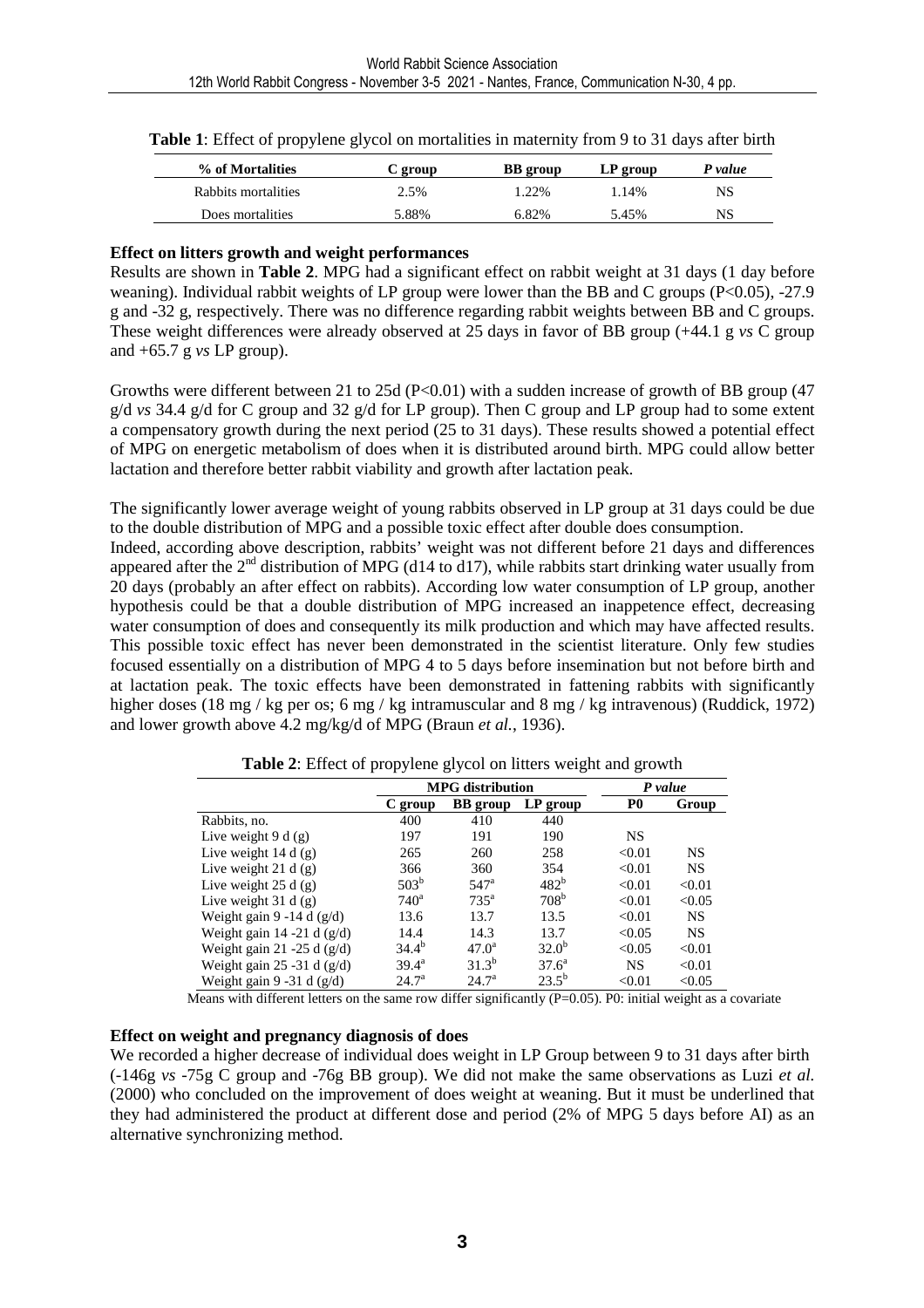On pregnancy diagnosis (d23), the BB group obtained the best rate of females estimated pregnant (79% *vs* 69.7% C group and 69.3% LP group). But these differences were not significant (P=0.34). This is in agreement with results of Luzi *et al.* (1999) and Luzi *et al*. (2000) with respectively +11% fertility rate and +20% of positive results at the following pregnancy diagnosis.

#### **CONCLUSIONS**

During summer conditions with high temperatures, MPG positive effect on does weight has not been proven. A distribution of MPG to a doe before parturition had positive effects on fertility diagnosis and on young rabbit weights at 21 days.

It is not advised to distribute MPG a second time during the peak lactation period.

Additional experiments could verify the effect of different MPG dosages and the direct positive impact of this product on the quantity of milk produced by the does.

#### **ACKNOWLEDGEMENTS**

The author thanks the farmer, the trainee Alizé Philouze, the technical advisor Guillaume Leroy and the provider of the product TECNOFIRM for their contributions to this study.

#### **REFERENCES**

Braun H., Cartland G. 1936. The toxicity of propylene glycol. *Journal of the American pharmaceutical association, 25 (9), 746-749.* 

Fortun-Lamothe L. 2006. Energy balance and reproductive performance in rabbit does. *Anim. Reprod. Sci., 93, 1-15.*

Fournet A. 2012. Conduite à tenir en cas d'acétonémie subclinique – Enquête auprès des vétérinaires de terrain. Doctorat vétérinaire. *Ecole Nationale Vétérinaire d'Alfort, http://theses.vet-alfort.fr/telecharger.php?id=1602* 

Gidenne T., 2015. Le lapin : De la biologie à l'élevage. *Editions Quae, Collection Savoir Faire.*

- INRS, 2010. Propylène-glycol. Fiche toxicologique n°226, *www.inrs.fr/dms/ficheTox/FicheFicheTox/FICHETOX\_226- 2/FicheTox\_226.pdf*
- Liu Q., Wang C., Yang W.Z., Zhang W.W., Yang X.M., He D.C., Dong K.H., Huang Y.X. 2009. Effects of feeding propylene glycol on dry matter intake, lactation performance, energy balance and blood metabolites in early lactation dairy cows *The Animal Consortium – Animal 3:10, pp 1420–1427*
- Luzi F., Barbieri S., Lazzaroni C., Cavani C., Zecchini M., Crimella, C. 1999. Effets de l'addition de propylène glycol dans l'eau de boisson sur les performances de reproduction des lapines. *World Rabbit Science, 9 (1), 15-18.*
- Luzi F., Heinzl E.L., Zecchini M., Barbieri S., Leoni S., Crimella C. 2000. Effect of propylene glycol in rabbit: reproductive performance. *World Rabbit Science, 8 (1), 179-184.*
- Parigi-Bini R., Xiccatto G. 1993. Recherches sur l'interaction entre alimentation, reproduction et lactation chez la lapine, une revue. *World Rabbit Science 1 (4), 155-161.*
- Partridge G.G., Lobley G.E., Fordyce R.A. 1986. Energy and nitrogen metabolism of rabbits during pregnancy, lactation, and concurrent pregnancy and lactation. *British Journal of Nutrition 56, 199–207.*
- Philippe M.C. 1981. Métabolisme des lipides dans le tissu adipeux chez le lapin. *Université Claude Bernard Lyon, www.enssib.fr/bibliotheque-numerique/documents/63128-metabolisme-des-lipidesdans-le-tissu-adipeux-chez-le-lapin.pdf*
- Ruddick J.C., 1972. Toxicology, metabolism, and biochemistry of 1,2-propanediol*. Toxicology and Applied Pharmacology, 21, 102-111.*
- Studer V., Grummer, R., Bertics S. 1993. Effect of Prepartum Propylene Glycol Administration on Periparturient Fatty Liver in Dairy Cows. *Journal Dairy Science, 76, 2931-2939.*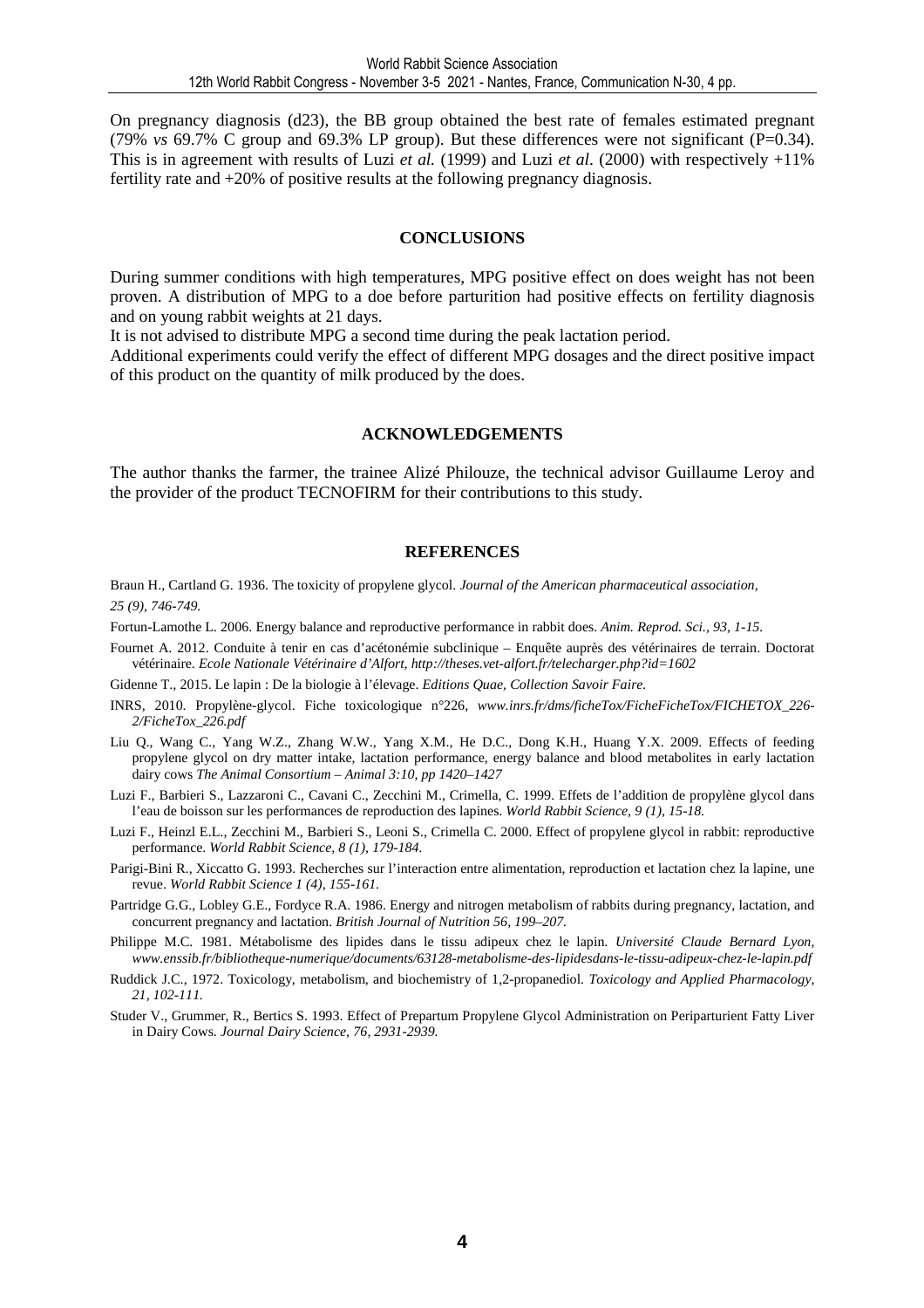

EFFECT OF THE MONOPROPYLENE GLYCOL ADDITION IN DRINKING WATER AT DIFFERENT PERIODS DURING MATERNITY PERIOD ON THE PERFORMANCE OF DOES AND RABBITS

**Menini F.X., Gohier C., Bourdillon A., Leroy G.** 



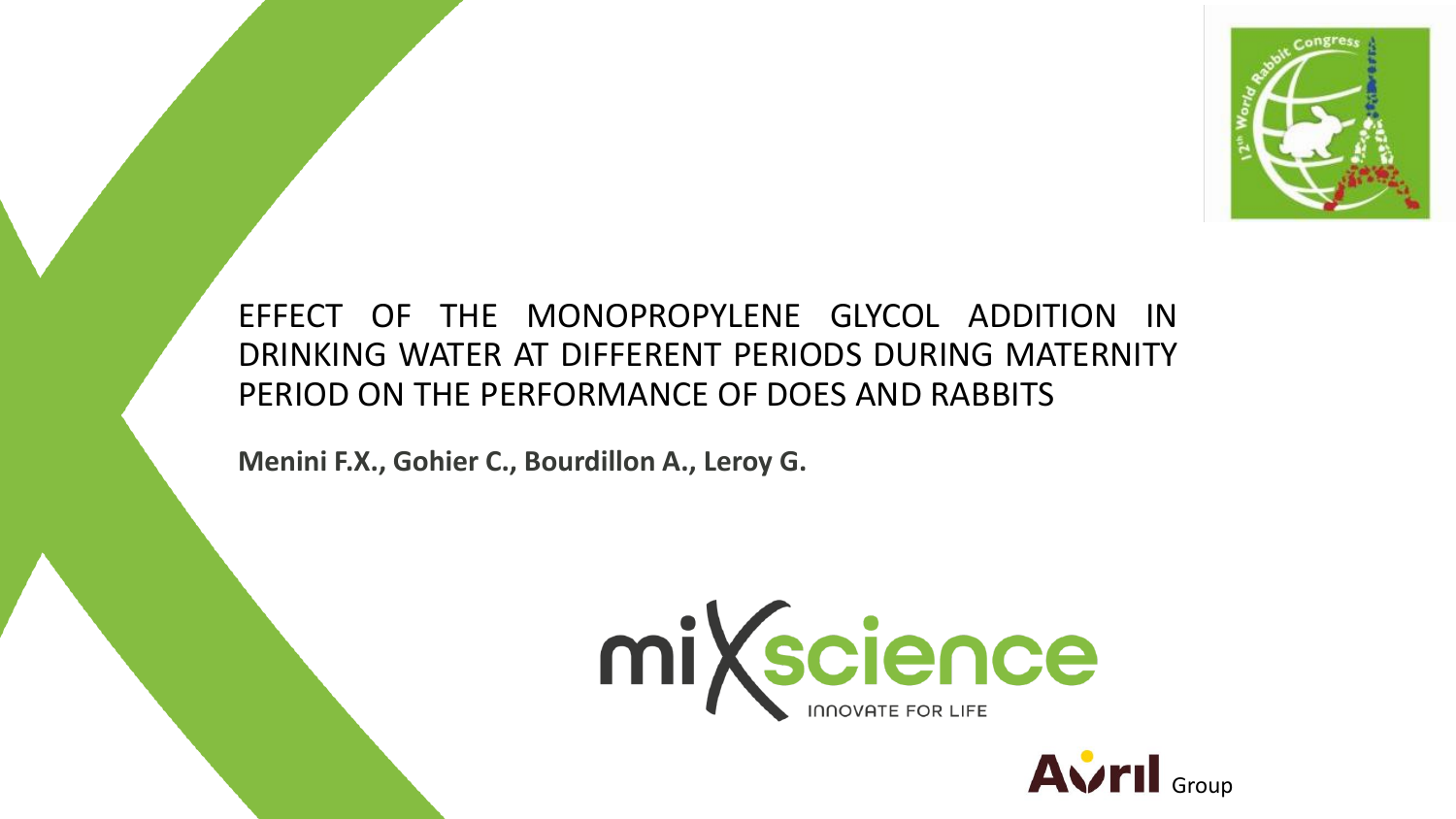## Context : Deficit energy balance in maternity

**Negative Energy Balance** 

 $D_0$  Cows (especially after  $2^{nd}$  parity, at the start and peak lactation, different factors, generally high production level)

Impact on :

 $a_{\alpha}a_{\alpha}a_{\nu}$ 

- Ketosis (metabolic disease)
- **S** body condition
- **N** milk Production



is added as a **precursor of Glucose**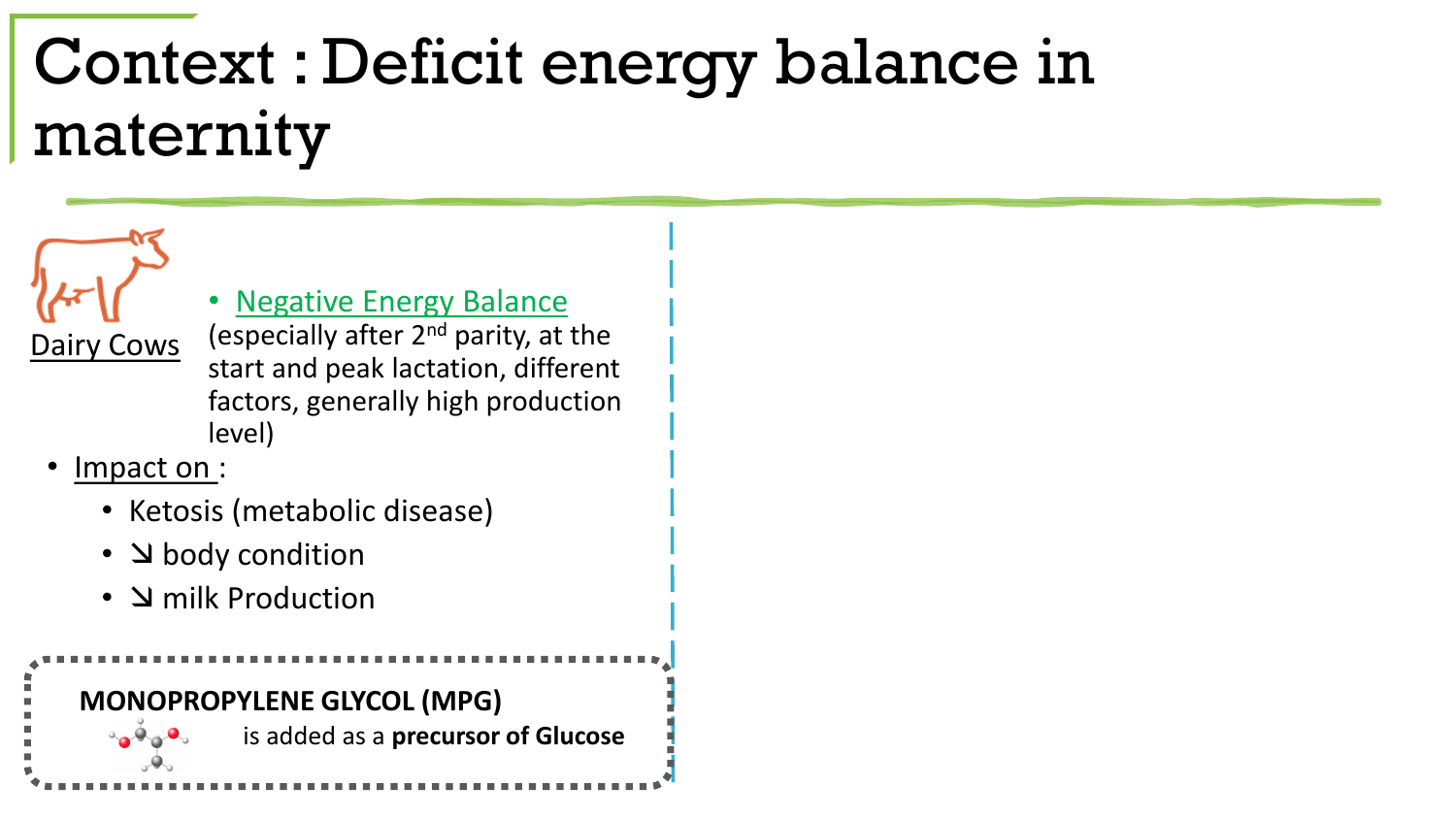# Context : Deficit energy balance in maternity

**Negative Energy Balance** 

 $\frac{1}{\text{Dairy} \text{ Cows}}$  (especially after 2<sup>nd</sup> parity, at the  $\frac{1}{\text{Does}}$ start and peak lactation, different factors, generally high production level)

• Impact on :

 $a_0$ 

- Ketosis (metabolic disease)
- **S** body condition
- $\Delta$  milk Production



is added as a **precursor of Glucose**



### • Negative Energy balance

during lactation despite an increase of feed intake, especially at peak of lactation, during last week of gestation, and for young does *(Gidenne, 2015)*

- Impact on does & Kits:
	- **V** Total born
	- **N** Live born
	- $\cdot$   $\Delta$  Fertility
	- **12th World Rabbit Congress 3** • Dysregulation of immunity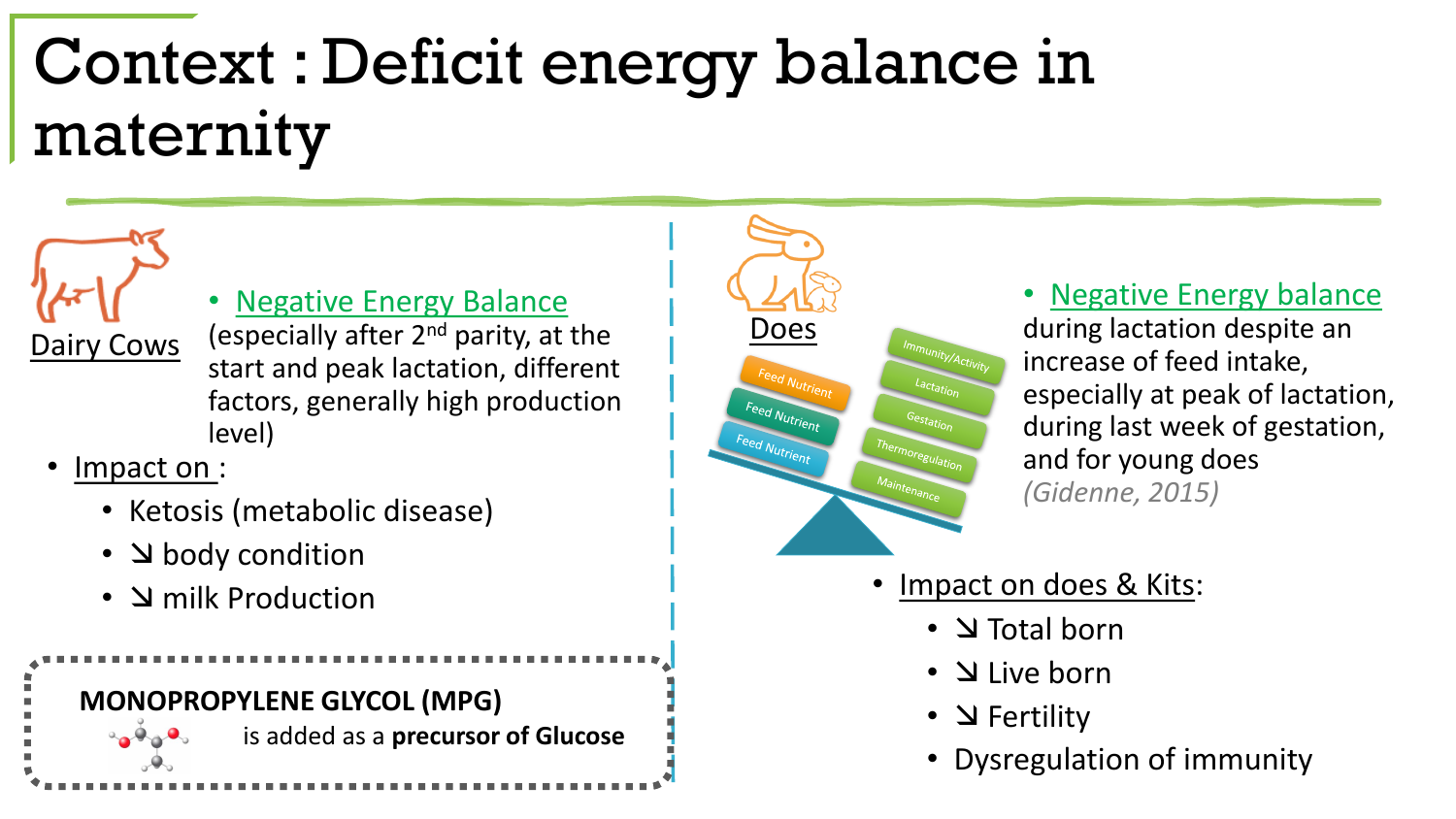## Context : Monopropylene glycol (MPG) effects



- $MPG(C_3H_8O_2)$ 
	- Colorless, odorless, no corrosive
	- Slightly tasting sugar
	- Water soluble



• Low dose, better ADG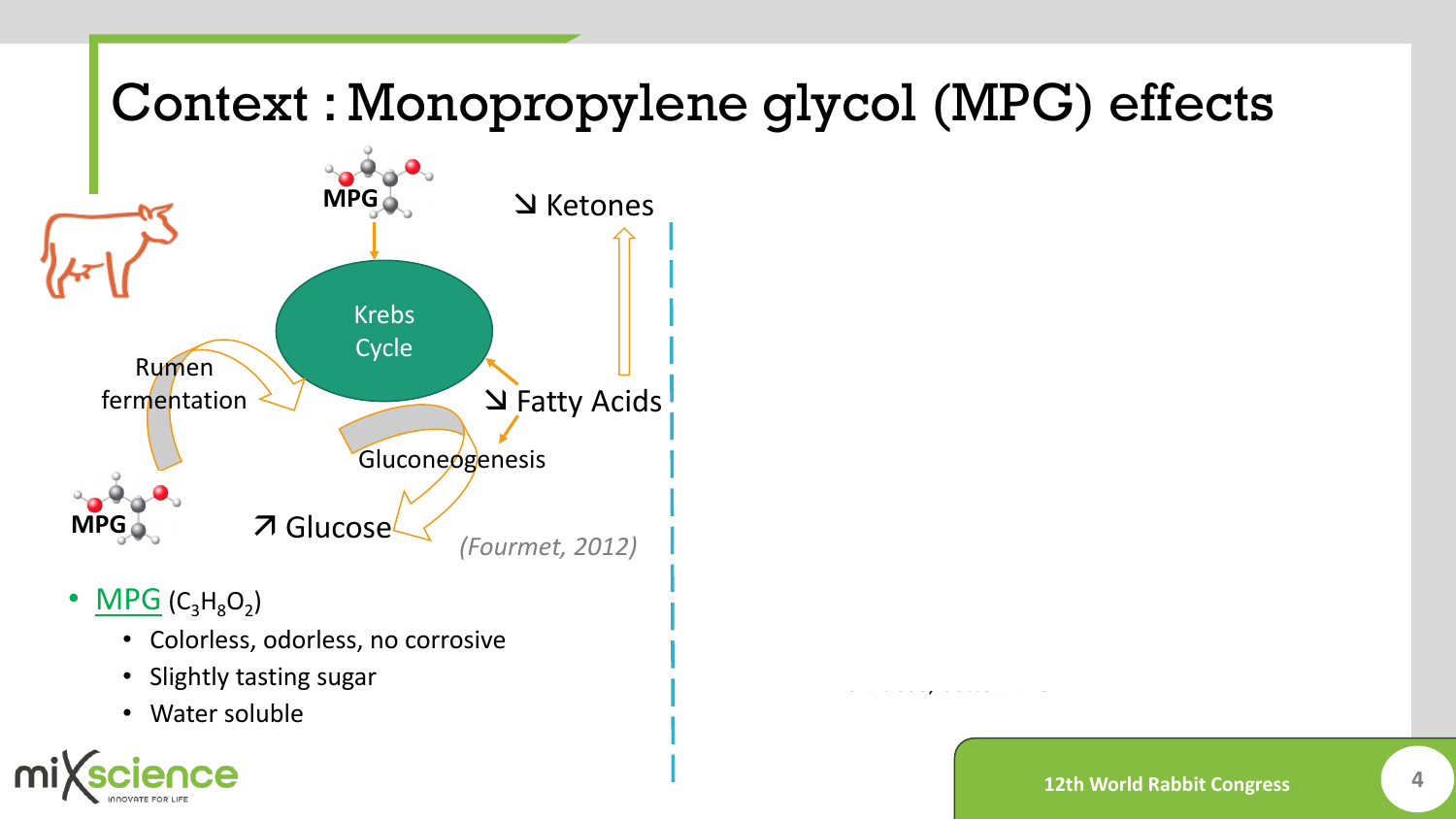## Context : Monopropylene glycol (MPG) effects



- $MPG(C_3H_8O_2)$ 
	- Colorless, odorless, no corrosive
	- Slightly tasting sugar
	- Water soluble

MPG Effect on…

*F*ertility *(Luzi & al, 1999)*

- MPG (2%) 4 days before IA in drinking water
- Flushing effect of MPG against PMSG & control
- **+11%** Fertility but higher nest mortality (+7%)

Weight of does *(Luzi & al, 2000)* 

- MPG (2%) 5 days before IA in drinking water
- No difference on nest mortality or fertility
- **+109g**/doe (weight at weaning)

Weight of Rabbits *(Braun H. & al, 1936)* 

- 2,1 mg/kg/d =>  $+1,07$  kg/fattened rabbit
- Vs 3,15 mg/kg/d =>  $+0.64$  kg/fattened rabbit
- Low dose, better ADG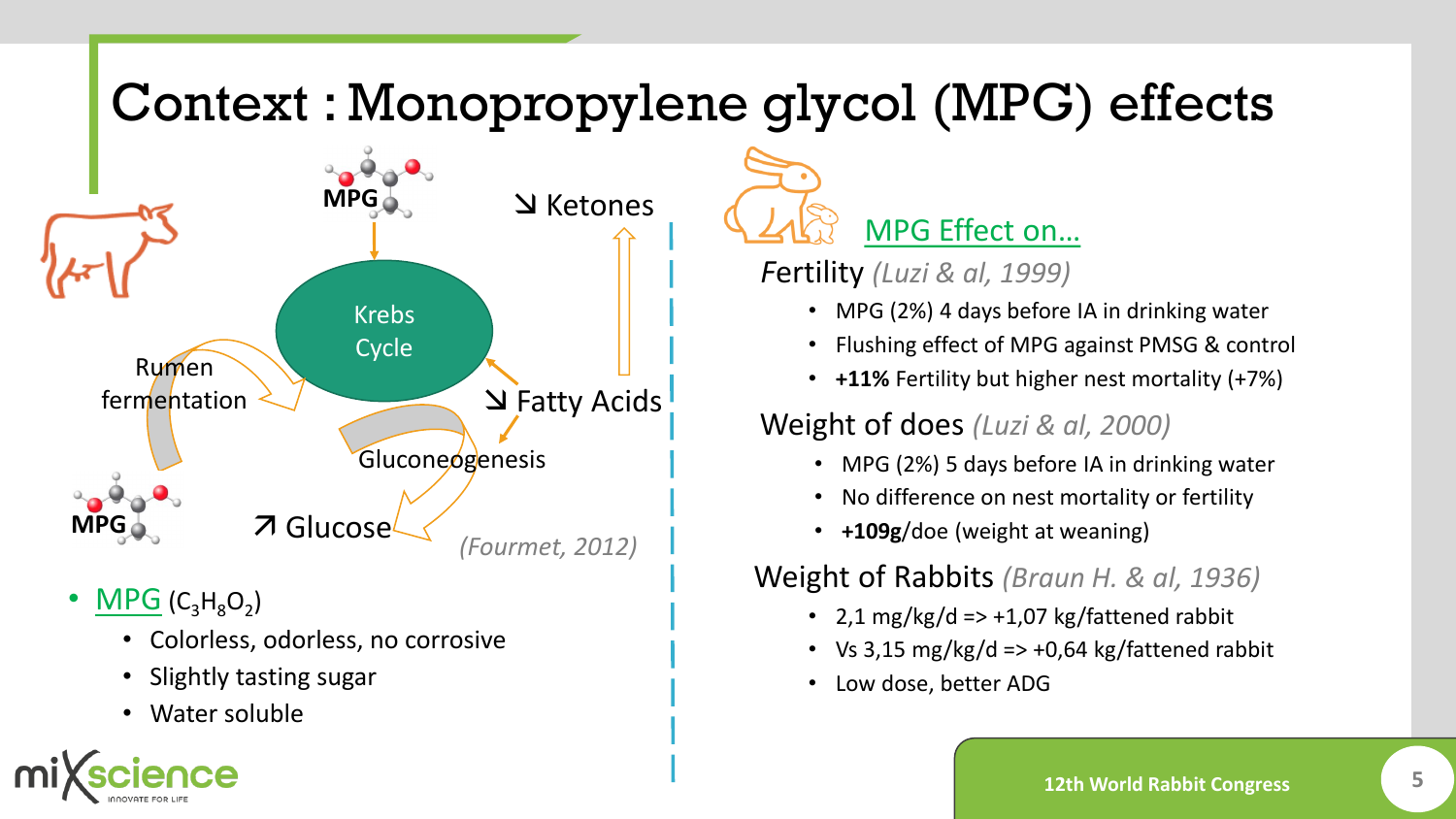## Materials and Methods

- A commercial farm in Brittany-France, during summer
- Genetic = Hyplus PS 19 x Hyplus PS 59
- 125 Multiparous does ≥ 3 parturitions
- Distribution of MPG at 0,4% in drinking water (4ml/L) with specific distribution per group. Water and feed Ad libitum.





### Recorded :

- Individual weight of doe
- Size, weight of litter
- Water consumption maternity unit (656 does) & each group during MPG distribution

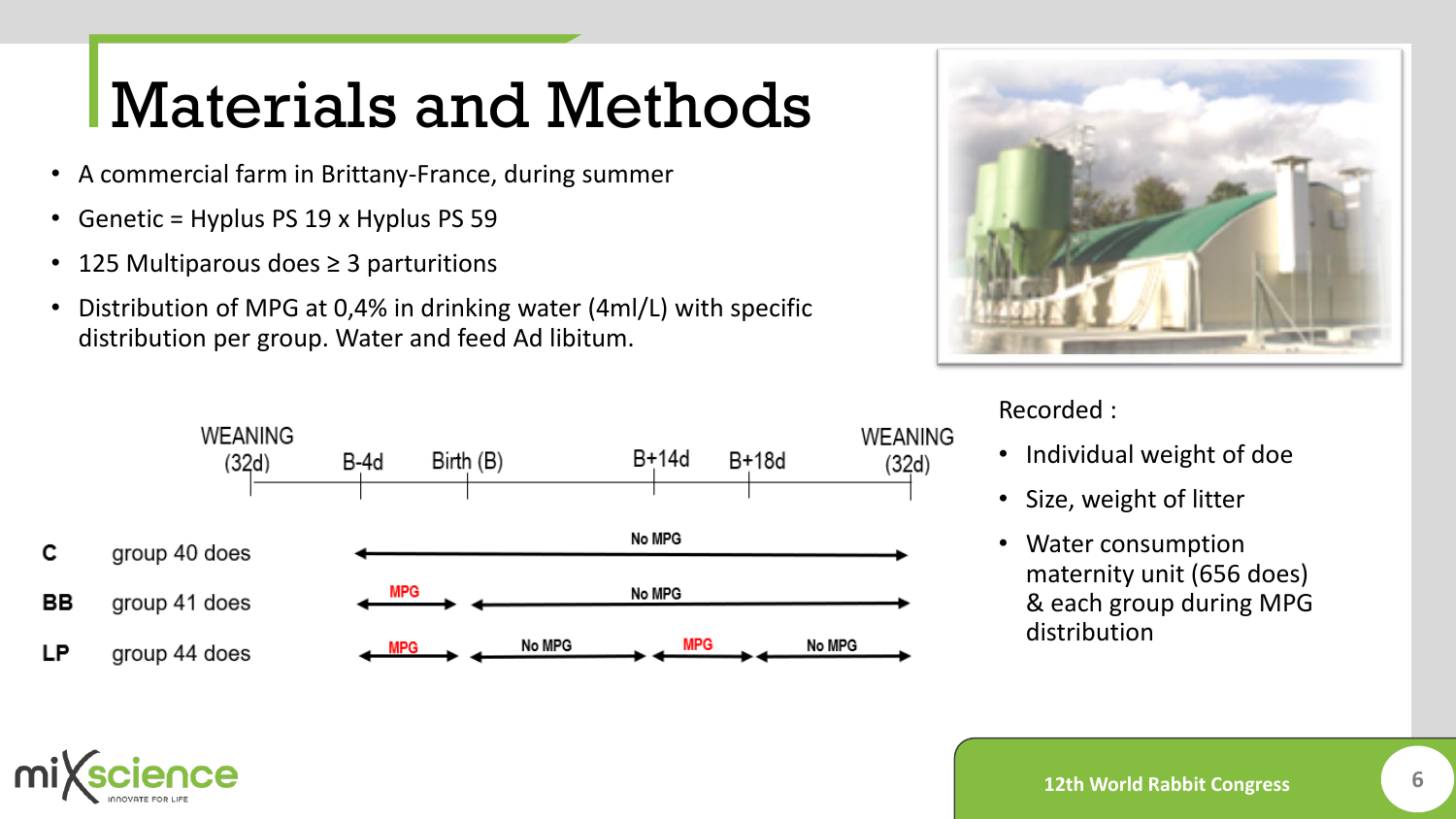## Results and Discussion: water consumption

• Consumption of water (all maternity unit) d-5 to d+32 = 1.25 < 1.55 l/day/doe+litter

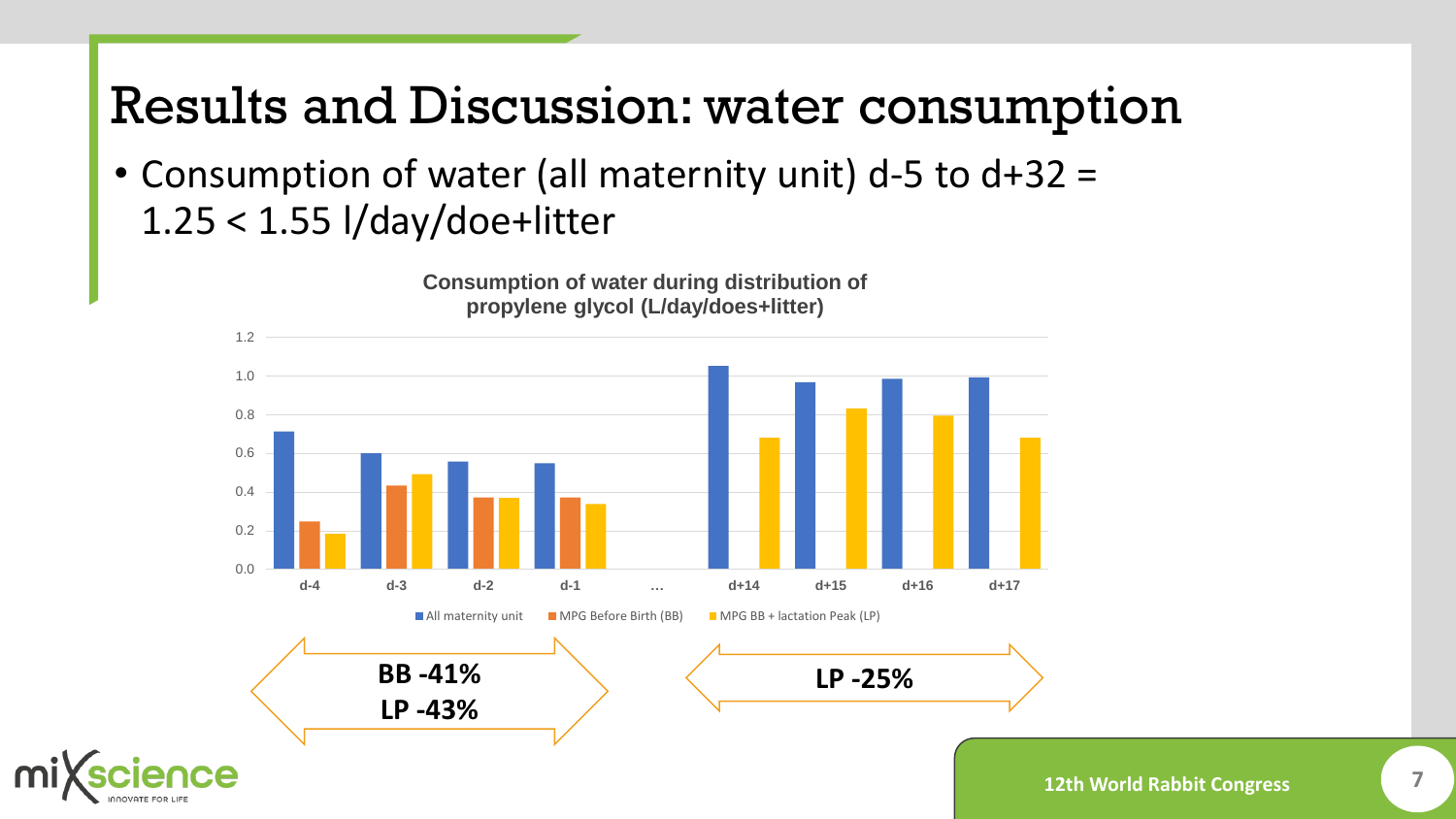| COMMERCIAL FARM TRIAL               | $C$ group | BB group  | $LP$ group |    | P-value   |
|-------------------------------------|-----------|-----------|------------|----|-----------|
| Rabbits, numbers                    | 400       | 410       | 440        | P0 | Group     |
| Mortality of Rabbits (9 to 31 days) | $2,5\%$   | $1.22\%$  | $1,14\%$   |    | <b>NS</b> |
| Mortality of Does (9 to 31 days)    | 5.88 %    | 6.82 $\%$ | 5.45 $\%$  |    | NS        |

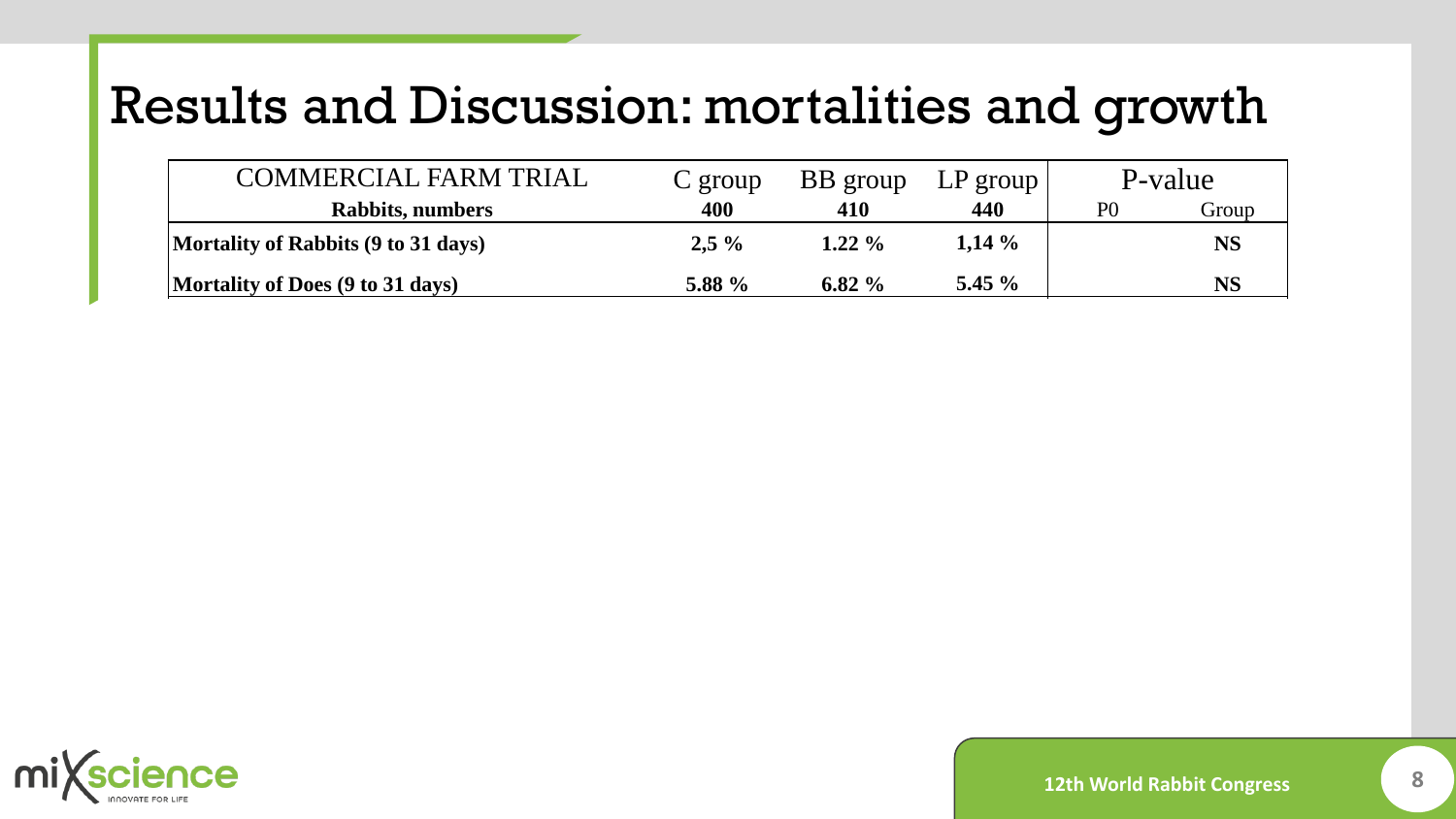| <b>COMMERCIAL FARM TRIAL</b>      | $C$ group | BB group | LP group ' |                | P-value   |
|-----------------------------------|-----------|----------|------------|----------------|-----------|
| <b>Rabbits, numbers</b>           | 400       | 410      | 440        | P <sub>0</sub> | Group     |
|                                   |           |          |            |                |           |
| Live weight $9 d(g)$              | 197       | 191      | <b>190</b> | <b>NS</b>      |           |
| Live weight $14 d(g)$             | 265       | 260      | 258        | < 0.01         | <b>NS</b> |
| Live weight 21 d $(g)$            | 366       | 360      | 354        | < 0.01         | <b>NS</b> |
|                                   |           |          |            |                |           |
| Average Daily Gain 9 -14 d (g/d)  | 13.6      | 13.7     | 13.5       | < 0.01         | <b>NS</b> |
| Average Daily Gain 14 -21 d (g/d) | 14.4      | 14.3     | 13.7       | < 0.05         | <b>NS</b> |

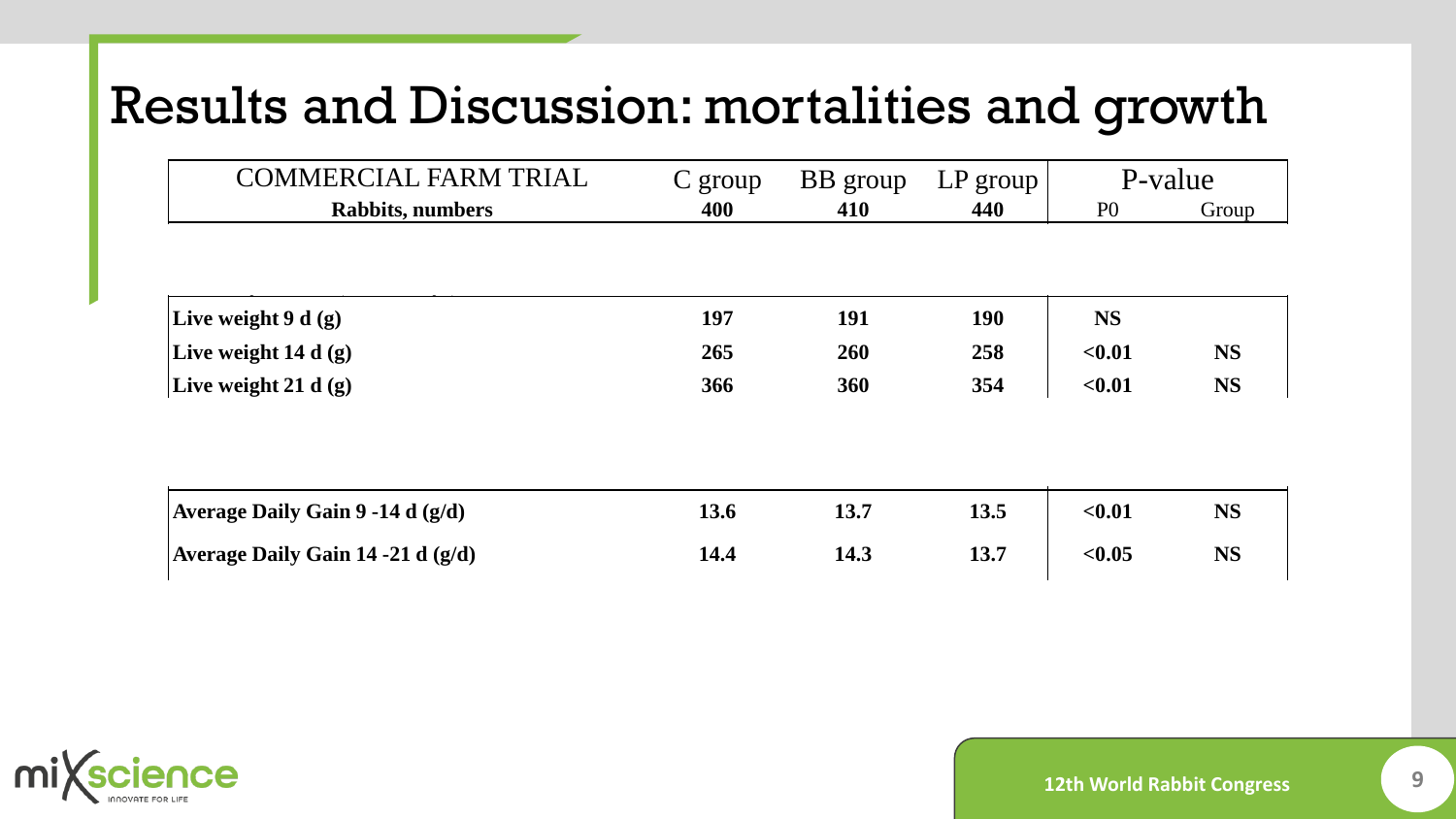| <b>COMMERCIAL FARM TRIAL</b>        | $C$ group | BB group | LP group          |                | P-value |
|-------------------------------------|-----------|----------|-------------------|----------------|---------|
| <b>Rabbits, numbers</b>             | 400       | 410      | 440               | P <sub>0</sub> | Group   |
|                                     |           |          |                   |                |         |
|                                     |           |          |                   |                |         |
|                                     |           |          |                   |                |         |
|                                     |           |          |                   |                |         |
|                                     |           |          |                   |                |         |
| Live weight $25 d(g)$               | 503b      | 547a     | 482b              | < 0.01         | $0.01$  |
| Live weight $31 d(g)$               | 740a      | 735a     | <b>708b</b>       | $0.01$         | < 0.05  |
|                                     |           |          |                   |                |         |
|                                     |           |          |                   |                |         |
| Average Daily Gain 21 -25 d (g/d)   | 34.4b     | 47.0a    | 32.0b             | < 0.05         | $0.01$  |
| Average Daily Gain 25 -31 d (g/d)   | 39.4a     | 31.3b    | 37.6a             | <b>NS</b>      | $0.01$  |
| Average Daily Gain $9 - 31 d$ (g/d) | 24.7a     | 24.7a    | 23.5 <sub>b</sub> | < 0.01         | < 0.05  |

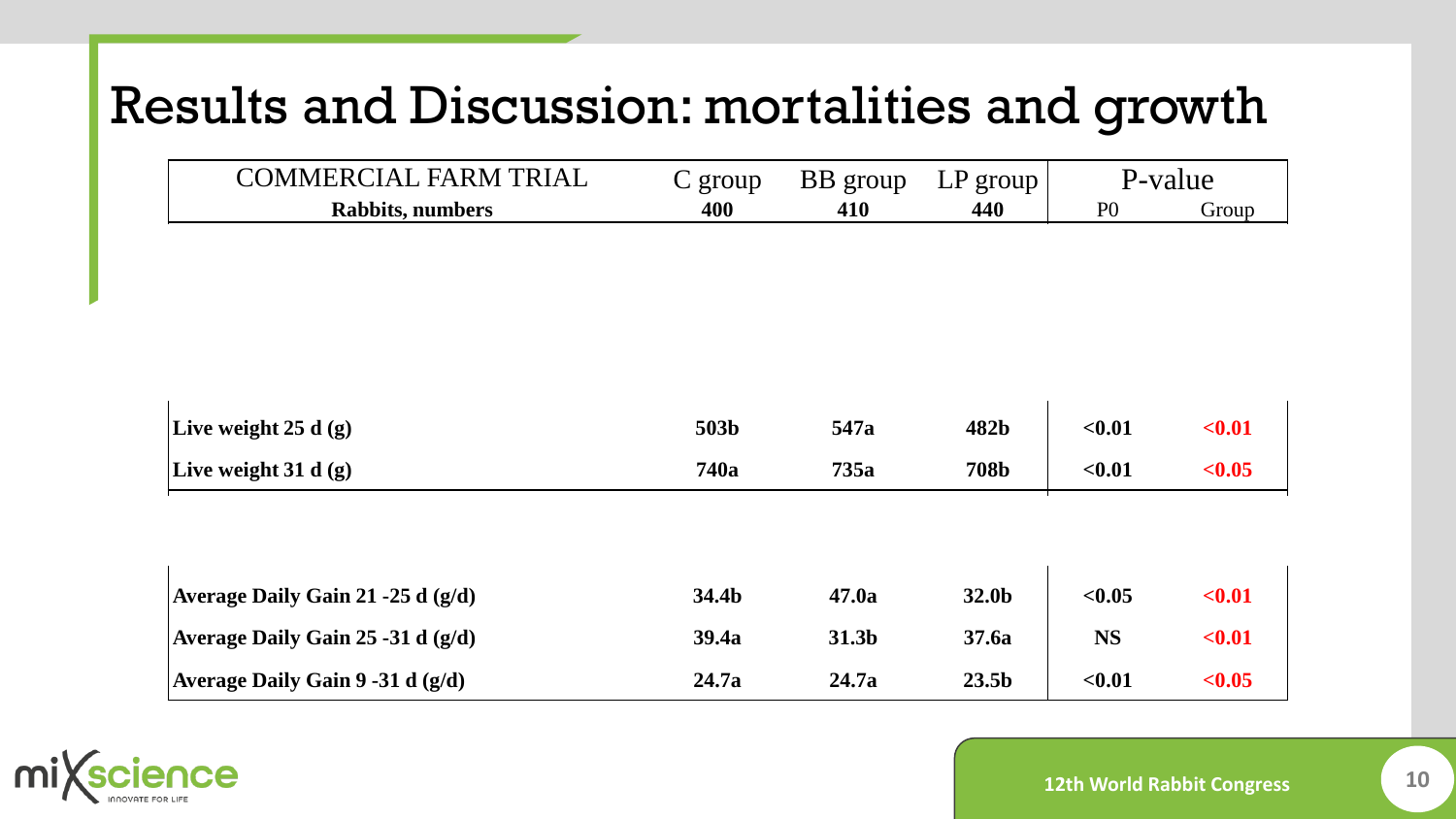| COMMERCIAL FARM TRIAL | group | BB group | group<br>$\Gamma h$ |                |       |
|-----------------------|-------|----------|---------------------|----------------|-------|
| Rabbits, numbers      | 400   | 410      |                     | D <sub>0</sub> | frour |

**Live weight 9 d (g) 197 191 190 NS Live weight 14 d (g) 265 260 258 <0.01 NS Live weight 21 d (g) 366 360 354 <0.01 NS** • Difference observed at 25 days in favor of BB Group (+44g) due to a sudden increase of growth (21-25d)  $\rightarrow$  MPG before birth  $\rightarrow$  effect on does energetic metabolism, lactation and growth after peak of lactation?

| Live weight $25 d(g)$               | 503b  | 547a  | 482b              | < 0.01    | $0.01$ |  |
|-------------------------------------|-------|-------|-------------------|-----------|--------|--|
| Live weight 31 d $(g)$              | 740a  | 735a  | <b>708b</b>       | < 0.01    | < 0.05 |  |
|                                     |       |       |                   |           |        |  |
|                                     |       |       |                   |           |        |  |
| Average Daily Gain 21 -25 d $(g/d)$ | 34.4b | 47.0a | 32.0b             | < 0.05    | $0.01$ |  |
| Average Daily Gain 25 -31 d $(g/d)$ | 39.4a | 31.3b | 37.6a             | <b>NS</b> | $0.01$ |  |
| Average Daily Gain $9 - 31 d$ (g/d) | 24.7a | 24.7a | 23.5 <sub>b</sub> | < 0.01    | < 0.05 |  |

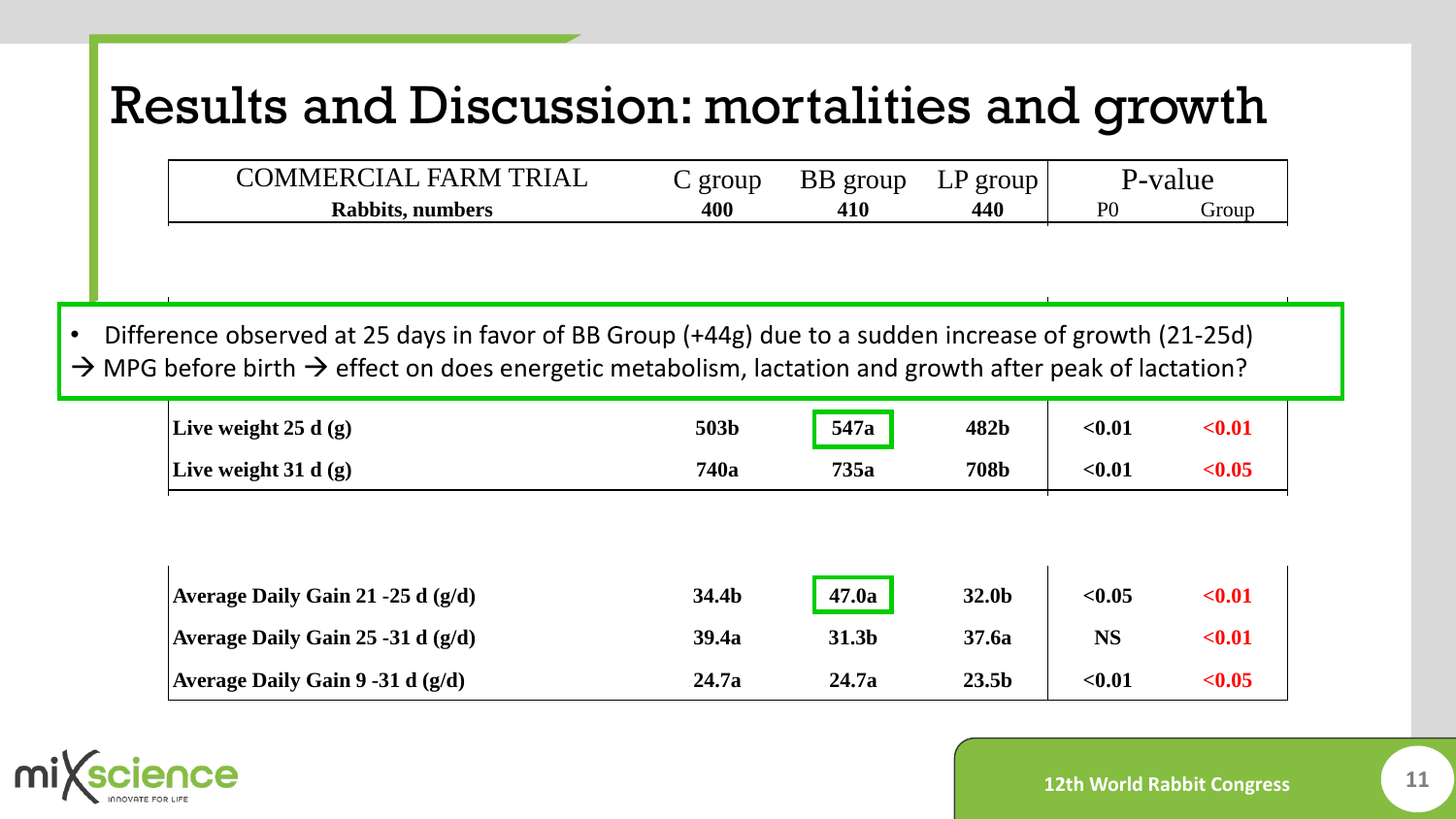| <b>FARM TRIAL</b><br>OMMERCIAL | group | <b>BB</b> group | group<br>⊥⊥ | -value<br>- – V |       |
|--------------------------------|-------|-----------------|-------------|-----------------|-------|
| Rabbits, numbers               | 400   | 410             | 440         | P(              | urout |

**Mortality of Does (9 to 31 days) 5.88 % 6.82 % 5.45 % NS**

**Live weight 9 d (g) 197 191 190 NS Live weight 14 d (g) 265 260 258 <0.01 NS Live weight 21 d (g) 366 360 354 <0.01 NS** • Difference observed at 25 days in favor of BB Group (+44g) due to a sudden increase of growth (21-25d)  $\rightarrow$  MPG before birth  $\rightarrow$  effect on does energetic metabolism, lactation and growth after peak of lactation?

|                                                                                          | Live weight $25 d(g)$ | 503b        | 547a | 482b        | $<$ $0.01$ | $0.01$        |  |
|------------------------------------------------------------------------------------------|-----------------------|-------------|------|-------------|------------|---------------|--|
|                                                                                          | Live weight $31 d(g)$ | <b>740a</b> | 735a | <b>708b</b> | $0.01$     | $< \!\! 0.05$ |  |
| • LP Group (double distribution) = lower weight and growth at 31 days (-32g & -1,2 g/d), |                       |             |      |             |            |               |  |

After 2<sup>nd</sup> distribution  $\rightarrow$  1/Too much consumption? Or 2/Inappetence effect/low water consumption/  $\Delta$  lactation?

| Average Daily Gain 21 -25 d $(g/d)$ | 34.4b | 47.0a | 32.0b             | < 0.05      | $0.01$ |
|-------------------------------------|-------|-------|-------------------|-------------|--------|
| Average Daily Gain 25 -31 d $(g/d)$ | 39.4a | 31.3b | 37.6a             | NS          | $0.01$ |
| Average Daily Gain 9 -31 d $(g/d)$  | 24.7a | 24.7a | 23.5 <sub>b</sub> | $<\!\!0.01$ | < 0.05 |

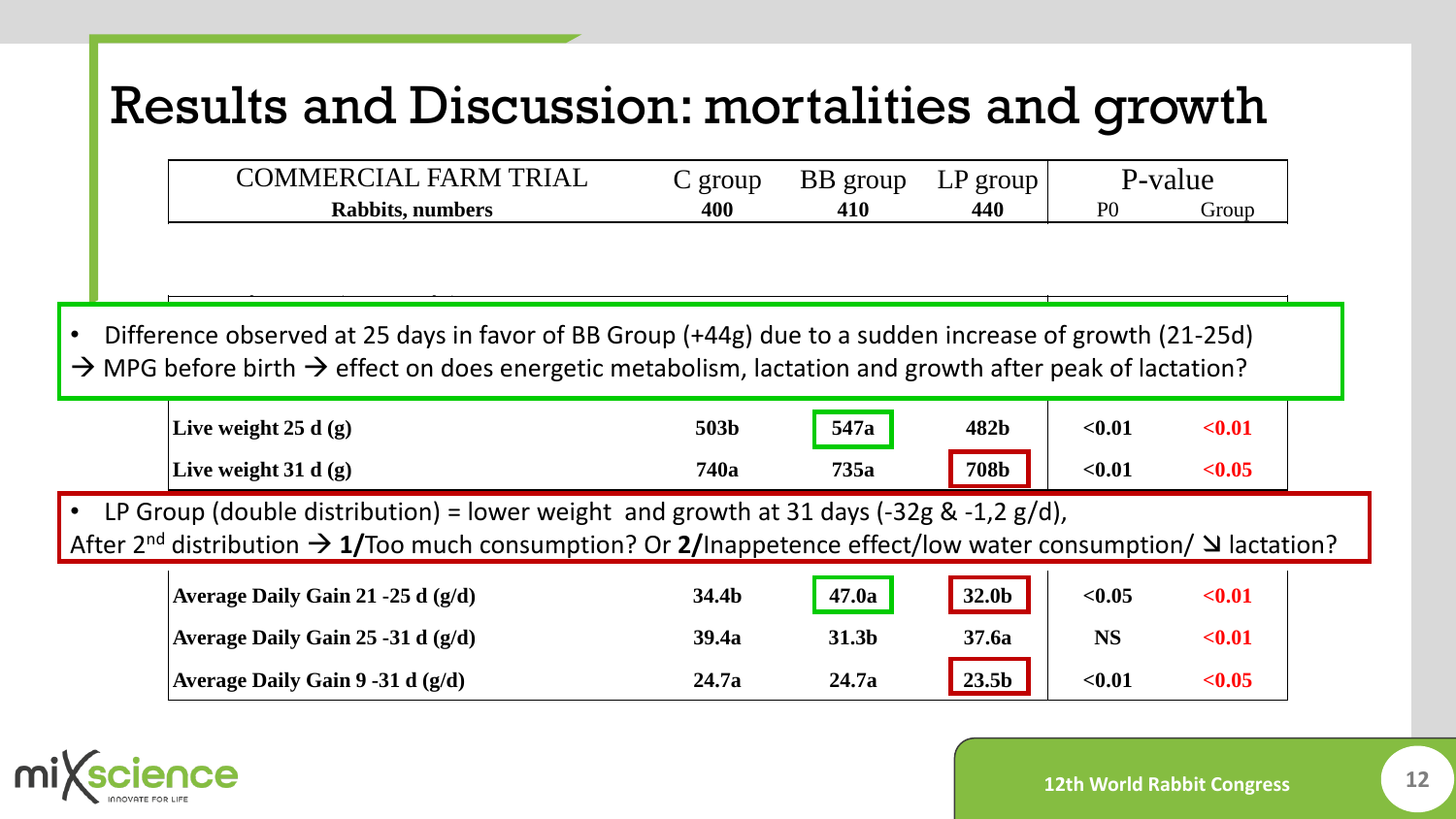### Results and Discussion: weight of does and fertility diagnosis



• LP Group (double MPG distribution) : higher decrease of does' weight ≠ *Luzi & al (2000)* (MPG AI-5d)

- $\rightarrow$  Too much consumption/ Inappetence effect
- $\rightarrow$  low water consumption
- $\rightarrow$   $\rightarrow$  a feed consumption ?

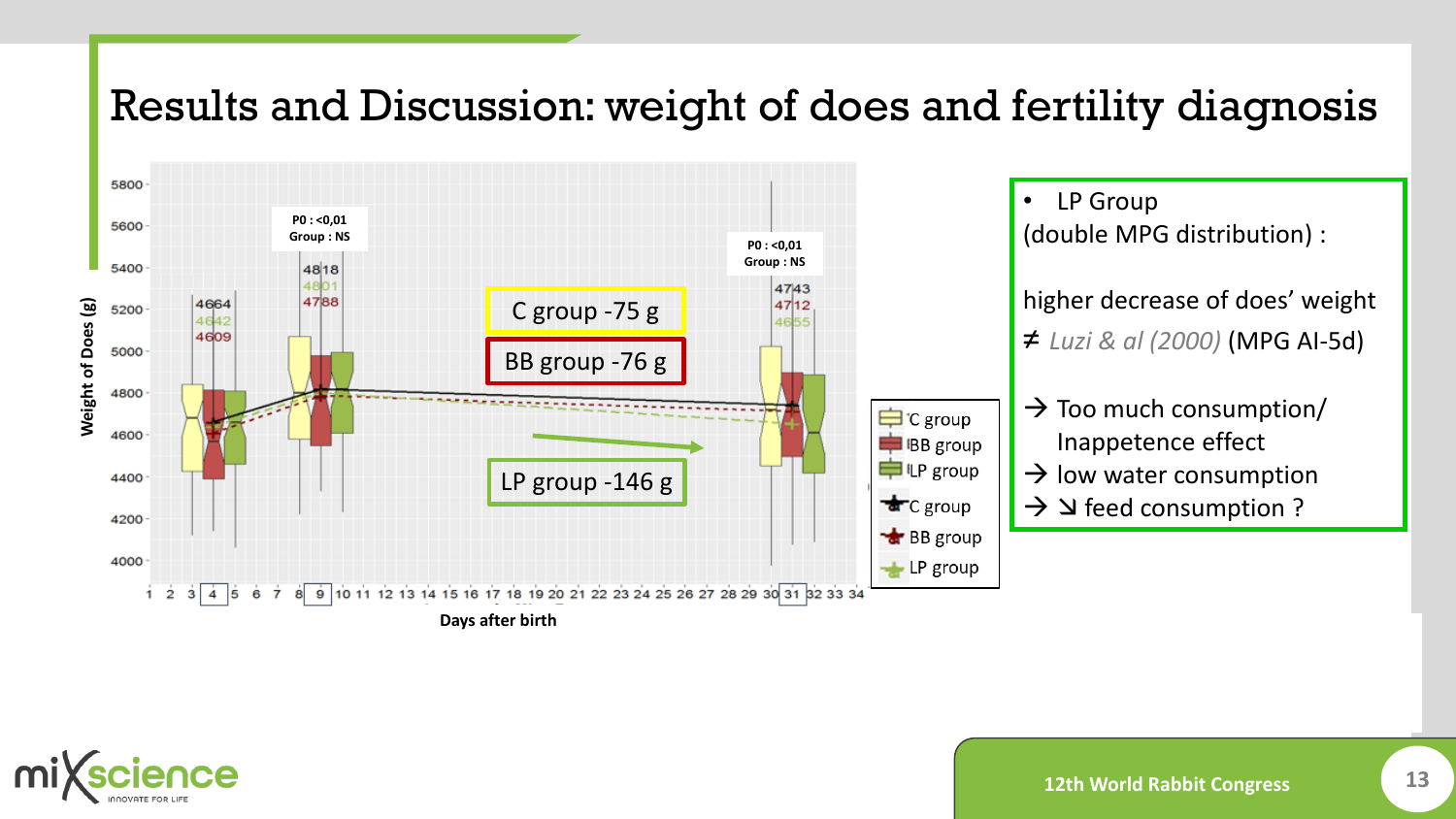### Results and Discussion: weight of does and fertility diagnosis

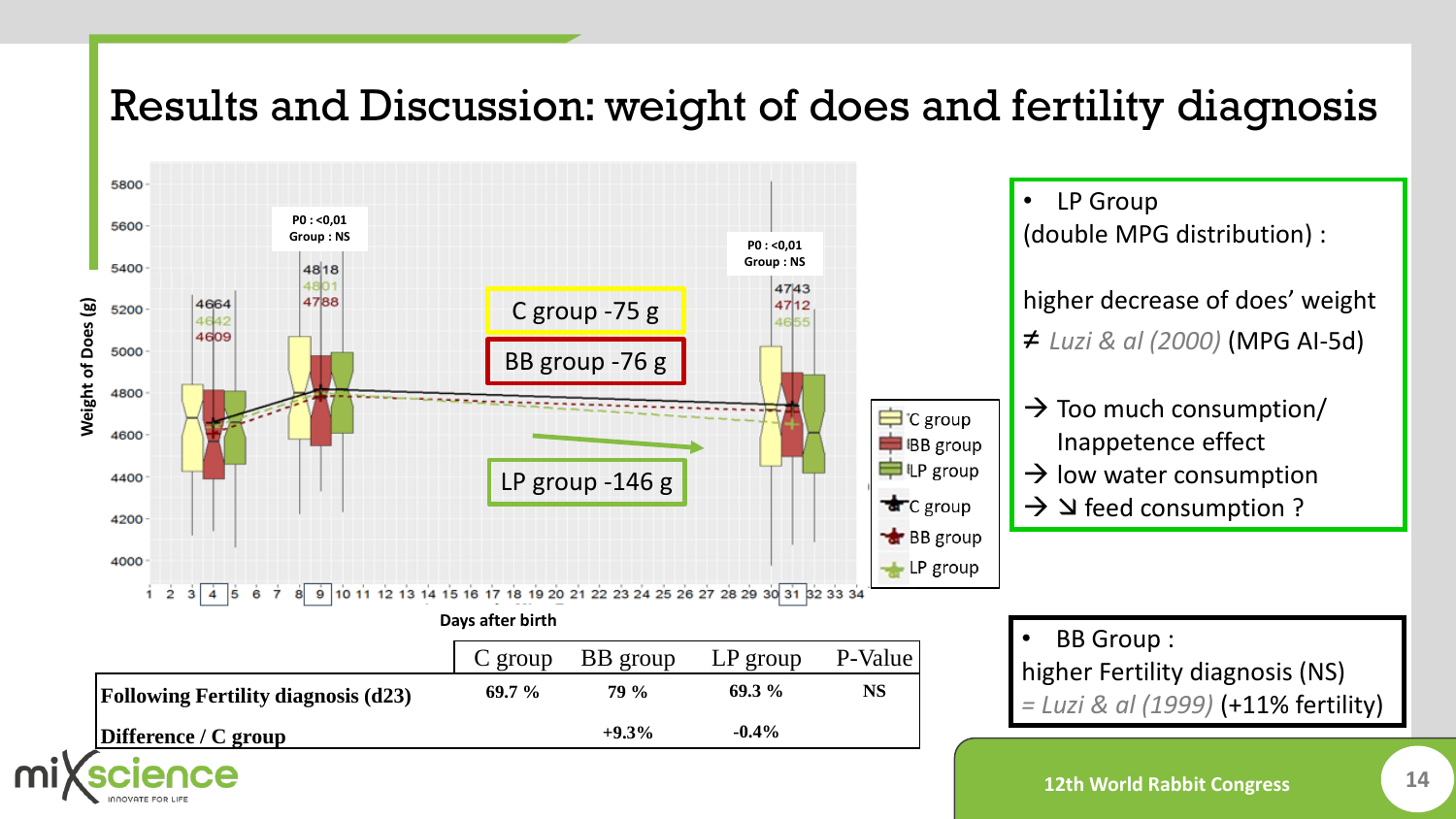## Conclusion

### • **During summer condition and in water distribution, :**

**MPG positive effect on weight of does has not proven Distribution of MPG before parturition : Has no effect on viability of Rabbits and Does before weaning Has a positive effects on weight of rabbits at 21 days old Has shown a better Fertility diagnosis (but Not Significant) it is not recommended to have two MPG distributions before parturition and at peak of lactation** • **Perspectives : Effect of MPG dosage ? In Dairy Cows (Liu Q & al, 2009) has shown linear effect on evolution of body weight Effect of MPG on primiparous ? VOLINERGY Producton quantity of production of milk ? on fertility at farrowing ? according to the seasons ?** Tecnofirm **Effect of association of (MPG+ Vitamins + plant extract) like :**